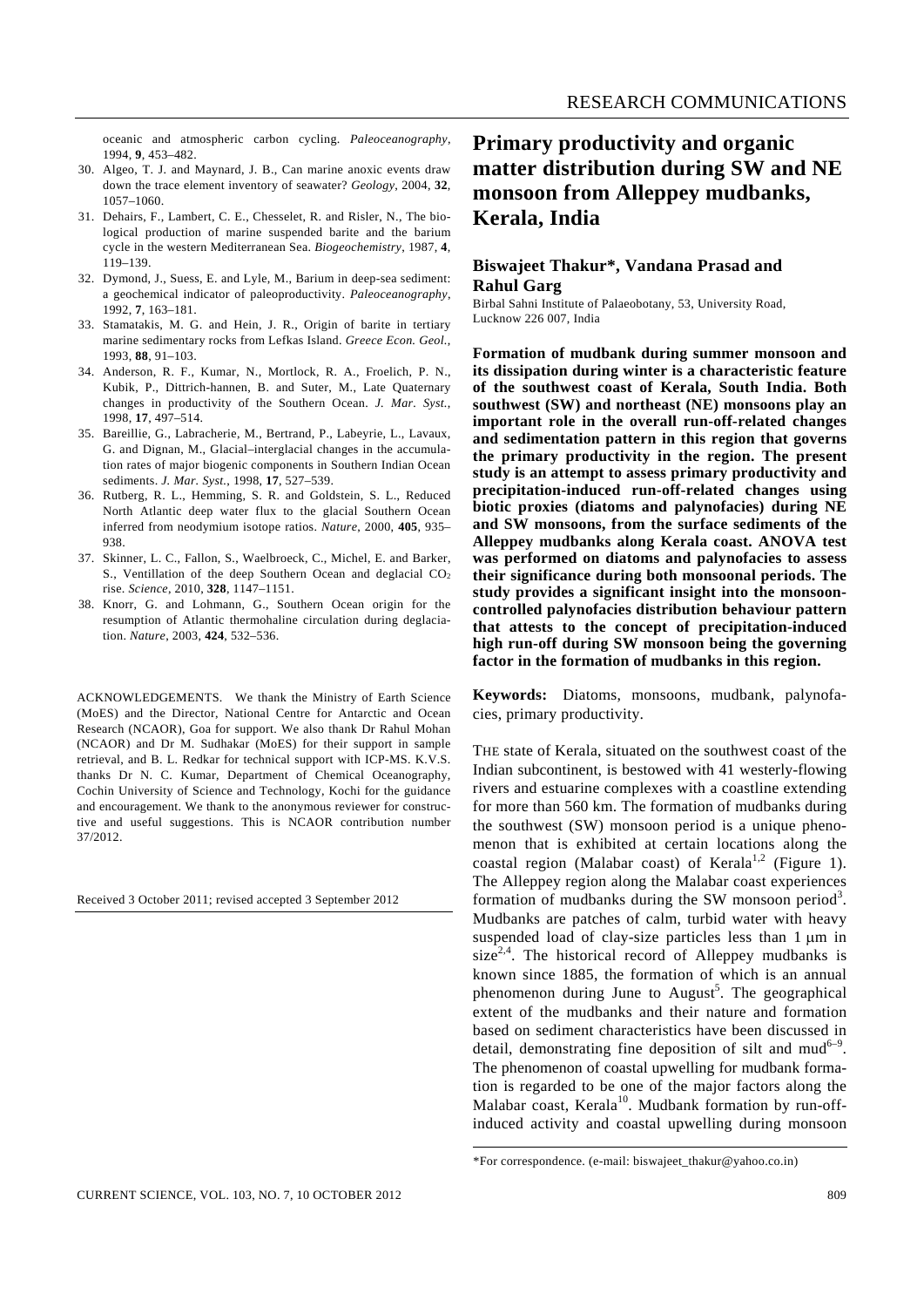fluctuations has been documented on sedimentary and geochemical evidences by earlier workers $11-16$ . The region experiences a warm and humid climate with mean annual temperature ranging between 18°C and 30°C during both the SW (summer) and NE (winter) monsoons with annual precipitation of approximately 2763 mm. During the summer monsoon the precipitation is approximately 1819 mm and during the winter monsoon it is 589 mm (ref. 17).

 Alleppey lies on the coastal zone of Kerala intercepted by lagoons and monsoon-fed rivers (Figure 1). Theories regarding formation of mudbank include mudflow from the backwaters by hydraulic pressure through subterranean channels in the narrow strip of land that separates the backwaters from the sea or through discharge of large detritus by the rivers $^{18}$ . The nearshore sediment dynamics during the monsoon period provides evidence to the *in*   $situ$  phenomena for the formation of mudbanks<sup>19,20</sup>. High biological productivity in the mudbanks provides rich fishery grounds<sup>3,21</sup> with wave energy minimizing coastal erosion so common elsewhere on the SW Indian  $\text{coast}^{15,20,22,23}$ . Little data are available on primary productivity and organic matter distribution pattern based on



Figure 1. Location of mudbanks in Kerala.

palynofacies and diatoms during both SW and NE monsoon regimes of Alleppey mudbanks apart from that known from sedimentary and geochemical proxies $12,20$ . The palynofacies and diatoms tool collectively provide a firm basis to understand the run-off-related changes, productivity signals and shoreline fluctuations due to seasonality effect in monsoonal precipitation in the mudbank region. Diatoms are microscopic, unicellular algae that are known constituents of the base of the food chain and are a major source of primary productivity in the  $oceans^{24-26}$ . Palynofacies is a useful proxy tool to decipher depositional environment in shallow marine and coastal regions. The organic matter in marine sediments accumulates from both allochthonous and autochthonous sources<sup>27</sup>. The distribution of the former is controlled mostly by the physical process, and the latter is influenced by the biological/ecological processes along with the hydrodynamic conditions<sup>28</sup>. Palynofacies studies primarily help in the characterization and quantitative estimation of both allochthonous and autochthonous organic matter components to infer run-off and productivityrelated changes<sup>29</sup>. The distribution of dispersed organic matter in shallow marine sediments is well studied along other regions of the Kerala coast<sup>30–34</sup>, but such studies are yet to be carried out in the Alleppey mudbanks. The present study is an attempt to compare the diatom assemblages and palynofacies characteristics in surface sediments collected from mudbanks near Alleppey coast during both SW and NE monsoon periods.

 Surface sediment samples were collected during July 1983 using Petersen grab from stations 1 to 16 in the coastal region of Alleppey and Mararikulam South at different isobaths (5, 6, 7, 8, 9, 9.75 and 11 m; Figure 2). The second set of surface sediment samples was collected during December 1983 from the same stations and along the same depth transects (Figure 2). The samples were procured from the repository of the Birbal Sahni Institute of Palaeobotany, Lucknow. For the diatom extraction the method of Battarbee<sup>35</sup> was followed. For identification and counting of the diatoms, frustules classification of Round *et al*. 26 was followed. For the palynofacies studies palynological preparation technique<sup>29</sup> has been employed and sedimentary organic matter has been studied based on the earlier described procedures<sup>29,34,36</sup> (Table 1).

 In the mudbanks of Alleppey and Mararikulam South, the diatom assemblages are marked by dominance of freshwater forms over marine diatom species (Figures 3 and 4). The freshwater diatom assemblage comprises both centric and pennate forms, e.g. *Cyclotella meneghiniana*, *Navicula* spp*.*, *Stauroneis* sp*.*, *Nitzschia palea*, *Surirella*  sp*.*, *Cymbella silesiaca* and *Pinnularia gibba.* The marine diatoms represented by *Diploneis didyma*, *Thalassiosira*  sp., *Triceratium favus*, *Actinocyclus ingens* and *Actinoptychus* sp. show relatively lower frequency (Figures 3 and 4). Amongst freshwater diatoms, *Cyclotella* and *Navicula* 

810 CURRENT SCIENCE, VOL. 103, NO. 7, 10 OCTOBER 2012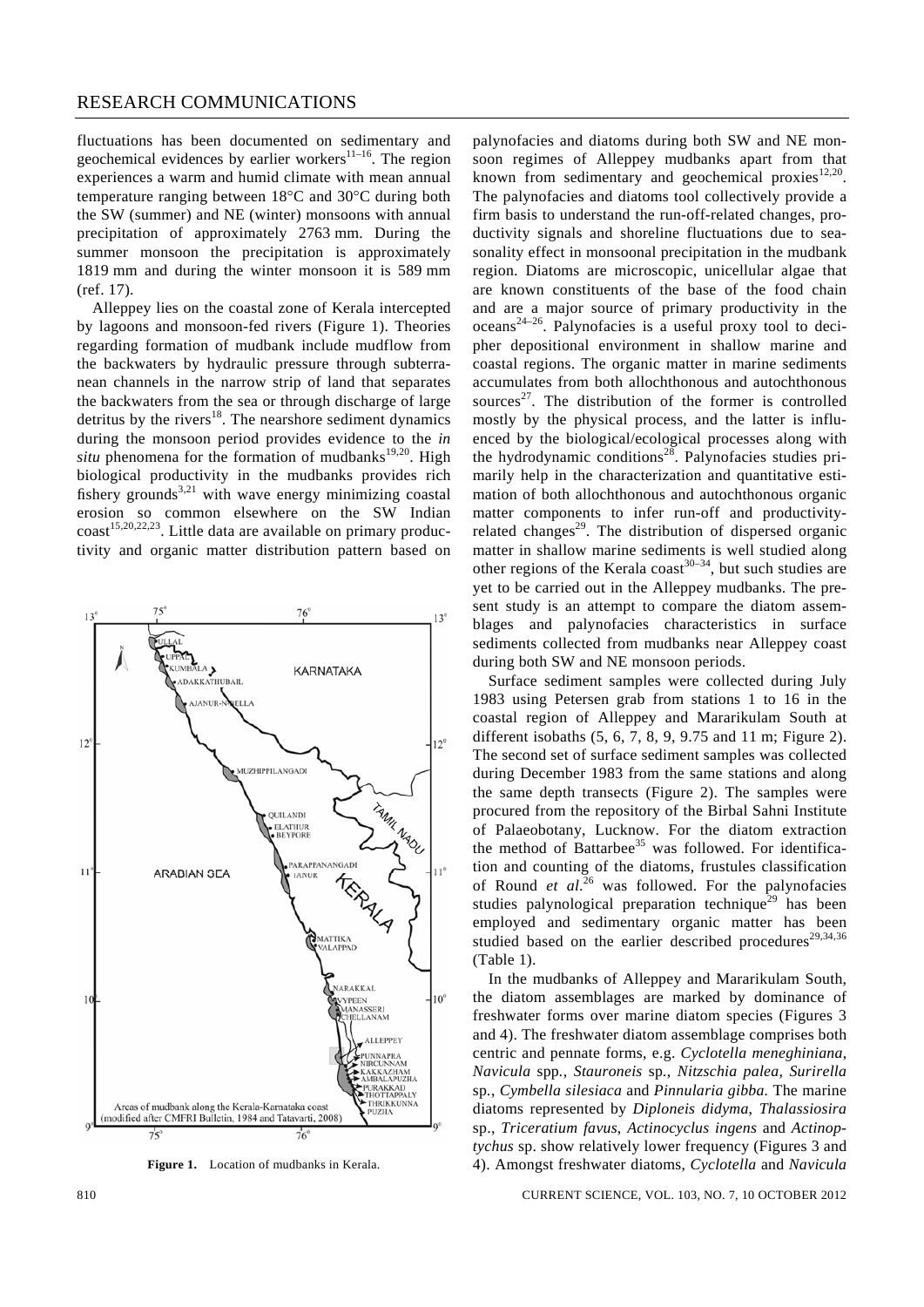

Figure 2. Sample site locations of Alleppey mudbanks.

| Group                 | Category                  | Characteristics features and origin                                                            |
|-----------------------|---------------------------|------------------------------------------------------------------------------------------------|
| Palynodebris          | Black oxidized            | Oxidized land plant tissue                                                                     |
|                       | Degraded brown            | Partially degraded land plant tissue                                                           |
|                       | Structured                | Well-preserved land plant tissue                                                               |
|                       | Amorphous                 | Unstructured homogeneous material of marine origin                                             |
| Palynomorphs          | Peridinioid dinocyst      | Primary consumers, marine origin                                                               |
|                       | Gonyaulacoid dinocyst     | Primary producers, marine origin                                                               |
|                       | Cyanobacteria             | Primary producers, freshwater and marine origin                                                |
|                       | <b>Tintinnids</b>         | Secondary consumers, marine origin                                                             |
|                       | Scolecodonts              | Mouth parts of predominantly planktonic annelids, marine origin                                |
| Zooplanktonic remains | Copepods                  | Egg envelopes of copepod egg, marine origin                                                    |
|                       | Labile organic matter     | Transparent exoskeleton fragments (various shapes) of<br>planktonic crustaceans, marine origin |
|                       | Foraminiferal test lining | Marine origin                                                                                  |

spp*.* dominate in samples collected during both seasons, contributing up to 80% of the diatom assemblages in all stations (Figures 3 and 4). However, their frequency is comparatively higher in samples collected during the SW monsoon period. The rest of the freshwater diatoms contributed about 15–18% of the total diatom population. The freshwater diatoms show a significant distribution pattern with higher frequencies in the coastal region and much reduced frequency in offshore area (Figures 3 and 4). The diatom count of *C. meneghiniana* species was higher along the Alleppey region, but towards the north along Mararikulam South the frequency decreased and was replaced by the *Navicula* spp. in July (Figures 3 and 4). The diatom *Stauroneis* shows high counts along the coastal isobaths, but decreased significantly at the intermediate depths (8–9 m), and again increased in the offshore regions (11 m) during both the monsoonal period (Figures 3 and 4). The distribution of *Surirella*, *Nitzschia palea* and *C. silesiaca* was negligible accounting for less than 2% of the overall diatom population during both monsoons (Figures 3 and 4). Amongst marine diatoms, *Thalassiosira* is the dominant form; the frequency increases off the coastal region and attains its peak at depths 9 and 11 m (Figures 3 and 4). The frequency of *Thalassiosira* is reduced to nearly half during the NE monsoon compared to the SW monsoon (Figures 3 and 4)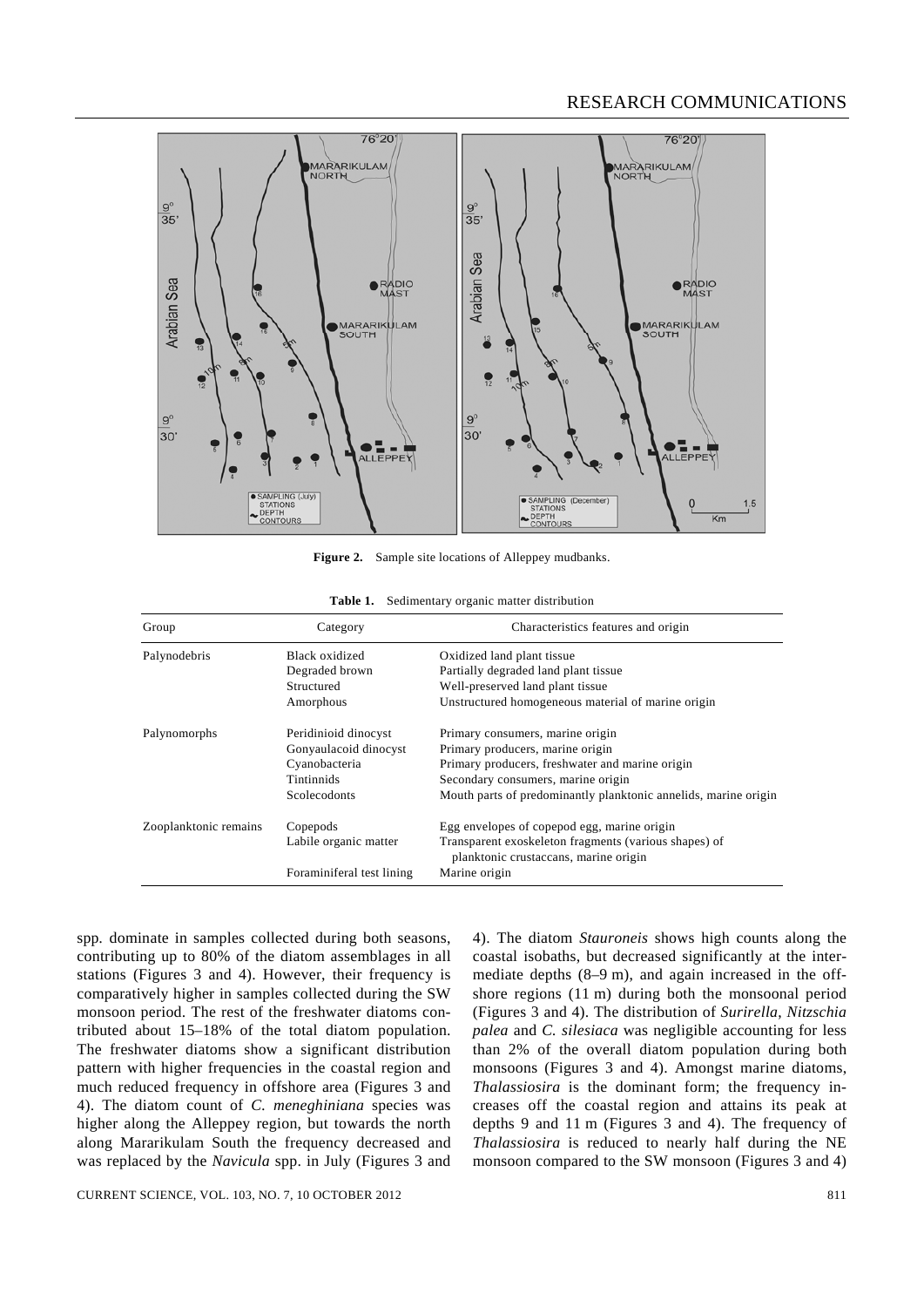

**Figure 3.** Pie chart for July diatoms distribution.



**Figure 4.** Pie chart for December diatoms distribution.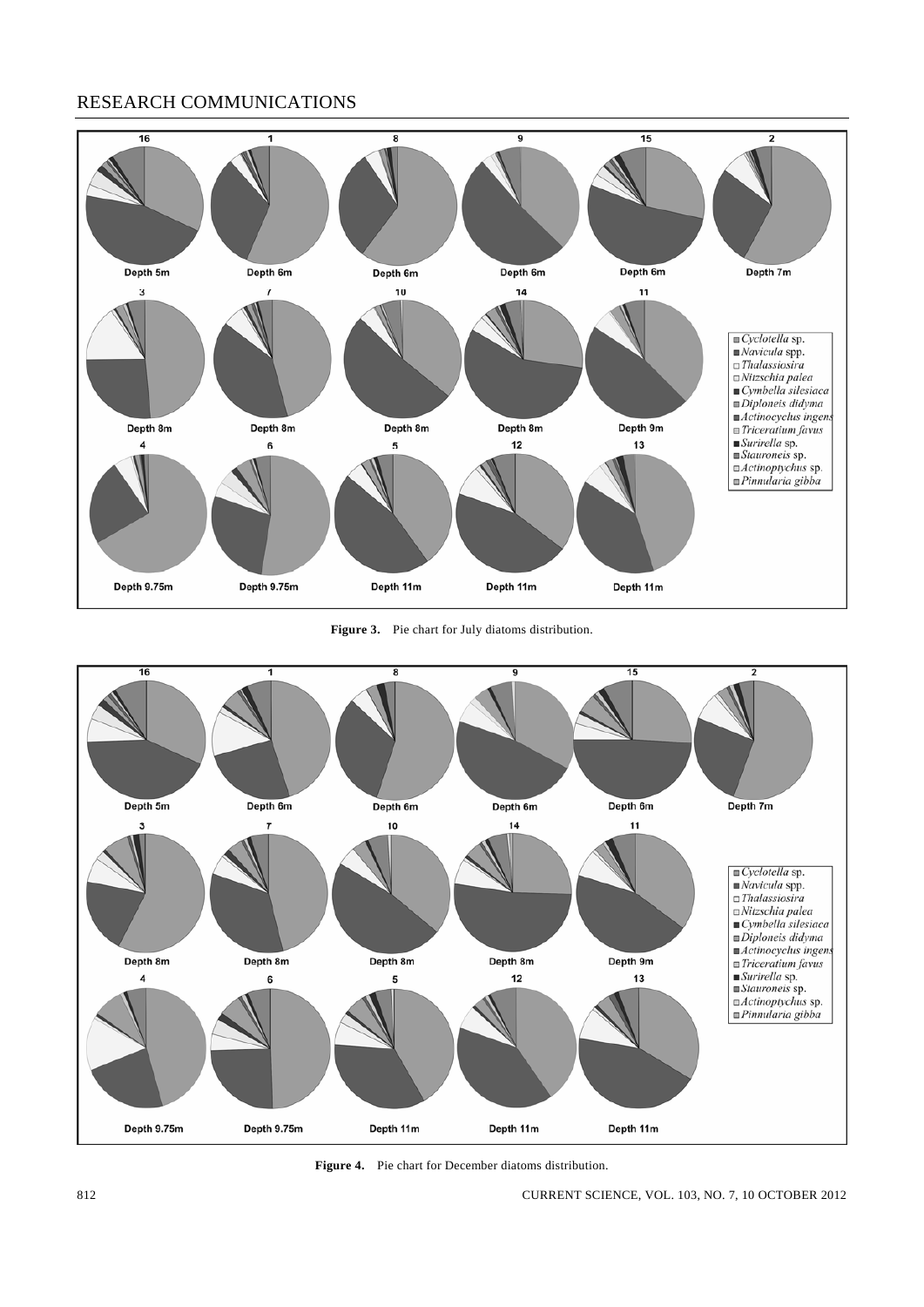

**Figure 5.** Pie chart for July palynofacies distribution.

probably due to reduced productivity. The pennate diatom *Diploneis didyma* was present at all the stations in both seasons, whereas *A. ingens*, *T. favus* and *Actinoptychus* were found only during the SW monsoon (Figures 3 and 4).

 Palynofacies distribution in the mudbanks of the Alleppey region reflects a significant pattern related to coastal and marine production, preservation and degradation of organic matter. Palynofacies assemblages at all stations show dominance of high influx of terrestrially derived organic matter components over the marinederived elements. The terrestrially derived components comprise about 65–70% of the total palynofacies components (Figures 5 and 6). The terrestrially derived palynofacies components show abundance of brown degraded organic matter followed by the black oxidized organic matter. The structured debris, pollen/spore and cyanobacteria occur in very low frequencies (Figures 5 and 6). The marine-derived palynofacies components are marked by the presence of high amounts of amorphous organic matter followed by copepod egg envelopes, foraminiferal test linings, zooplankton, scolecodont, tintinnids and labile organic matter (Figures 5 and 6). In the Alleppey mudbanks, the terrestrially derived organic matter predominates in the samples of SW monsoon compared to those of NE monsoon (Figure 5). However, sorting of terrestrial organic matter is higher in the NE monsoon samples as indicated by the dominance of well-sorted charcoal

CURRENT SCIENCE, VOL. 103, NO. 7, 10 OCTOBER 2012 813

and degraded organic matter content. In the intermediate depths from 7 to 9 m, brown degraded component is observed to be lower in the samples collected during both monsoon periods, and much reduced frequency is noted in the offshore region (Figures 5 and 6). The black oxidized organic matter shows high frequency during the SW monsoon, but at some stations the frequency is similar during both monsoon periods (Figures 5 and 6). Low counts of structured organic matter are present at all the stations; however, its dominance is mainly recorded in samples from the SW monsoon season. The pollen/spore and cyanobacteria occur in very low numbers at most of the stations and are absent at a few stations during the NE monsoon. The marine amorphous organic matter along with copepod egg envelopes, scolecodonts and tintinnids, show high dominance during the SW monsoon at all the stations (Figure 5). The distribution of foraminiferal test linings, zooplankton and labile organic matter which occur sporadically at most of the stations does not show any remarkable variation during both monsoon regimes. The dinoflagellate cysts contribute only 5% of the overall population of the organic matter. *Bitectatodinium spongium* is present at all the stations during SW and NE monsoonal periods.

 In the present study, palynofacies assemblage and diatoms population were studied in samples collected during both SW (July) and NE (December) monsoons. The palynofacies study has an advantage in nearshore or coastal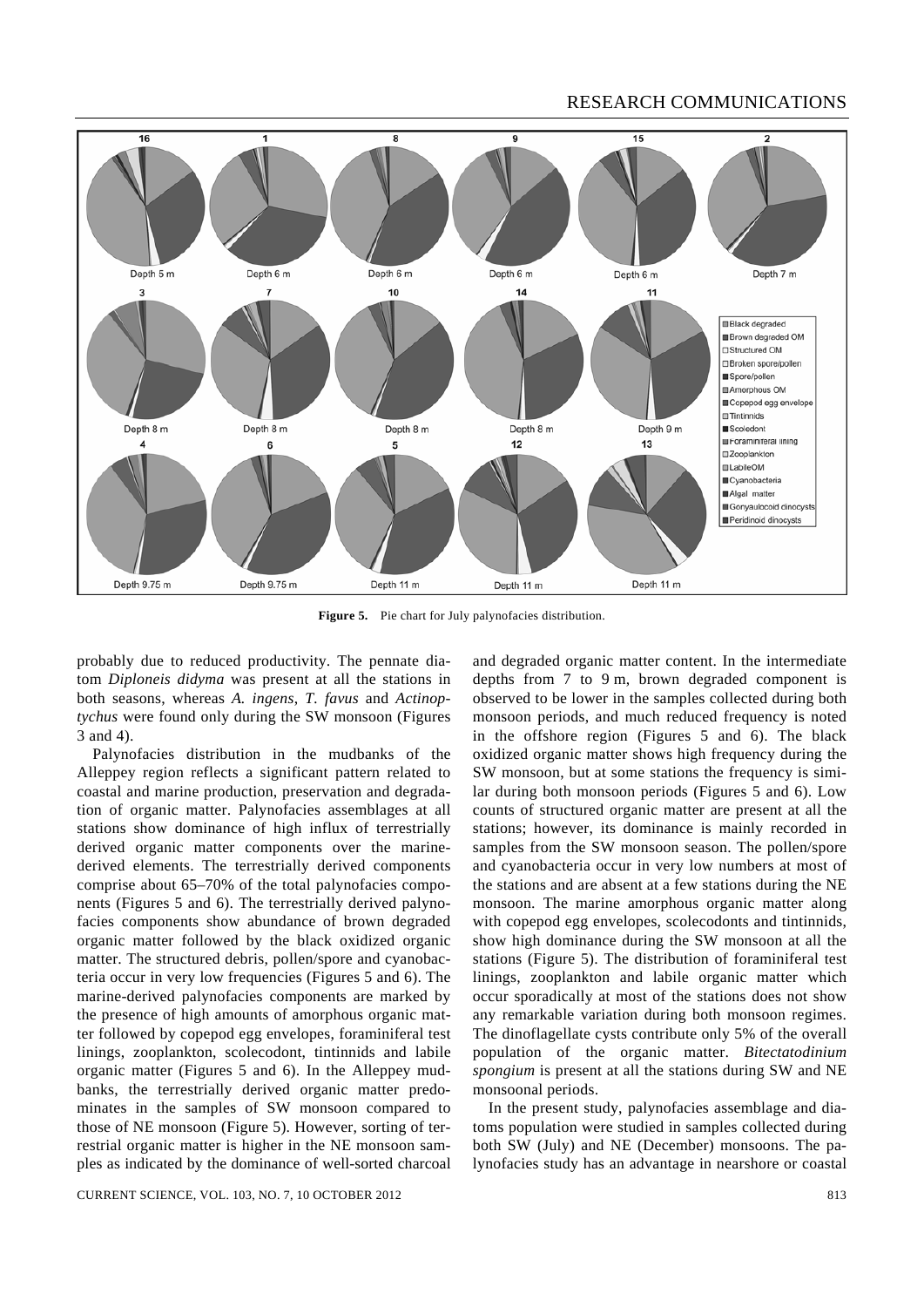

**Figure 6.** Pie chart for December palynofacies distribution.

regions as it helps identify the source and constituents of particulate organic matter assemblages<sup>30,33,37,38</sup>. The variation of palynofacies and diatoms in the Alleppey mudbanks was studied using Analysis of Variance (ANOVA) test to study the role of run-off-related precipitation activity during both monsoons. ANOVA is a statistical technique for assessing how nominal independent variables influence a continuous dependent variable. ANOVA is a statistical tool that is used to compare multiple groups of observations, all of which are independent but may have a different mean for each group. In the present study ANOVA was performed based on frequency of palynofacies and diatoms and to unravel the response of the palynofacies and diatom components in the mudbanks because of precipitation changes during SW and NE monsoons. Out of 14 palynofacies components, 10 were found to be significant based on ANOVA test (Figure 7), whereas in the case of diatoms only for 5 species significance can be rooted. The distribution and variation in the palynofacies components during both the monsoon periods provide evidence of variability in the run-off and primary productivity. During both the monsoon periods the frequency of the terrestrial components, viz. brown degraded, black oxidized and structured organic matter was high compared to marine organic matter and this was also found significant using ANOVA test  $(P < 0.000)$ , suggesting that enhanced monsoonal precipitation during the SW monsoon incurred high run-off with much higher transport of terrestrial palynofacies components compared to the NE monsoon (Figure 7). In the rain gauge data we can obtain information about precipitation only for the past few decades, but the development of palynofacies and diatoms proxies can be useful for much older geological past. These studies backed by ANOVA analysis can provide vital clues for past precipitation changes and biotic distribution patterns in the depositional environment. However, sorting of terrestrial debris is noted to be higher during the NE monsoon, indicating the influence of current activity under high-energy conditions during deposition of the sediments. The ANOVA analysis for the marine components was found significant for amorphous organic matter, dinoflagellate cysts, copepods egg envelopes, zooplanktons, scolecodonts, cyanobacteria, algal matter and labile organic matter during the SW monsoon ( $P < 0.000$ ; Figure 7) giving strength in support of high run-off conditions during SW monsoonal period. The high counts of marine components during SW monsoon are significant. Amongst the dinoflagellate cysts recorded in the sediments, high proportion of gonyaulacoid dinoflagellate cyst, *Bitectatodinium spongium* during SW monsoonal regime is indicative of high precipitation, and warm and humid climatic condition<sup>39</sup>. This makes it important as it shows the boundary of the marine organic productivity in the coastal and offshore regions in terms of productivity signals as well as monsoonal influx.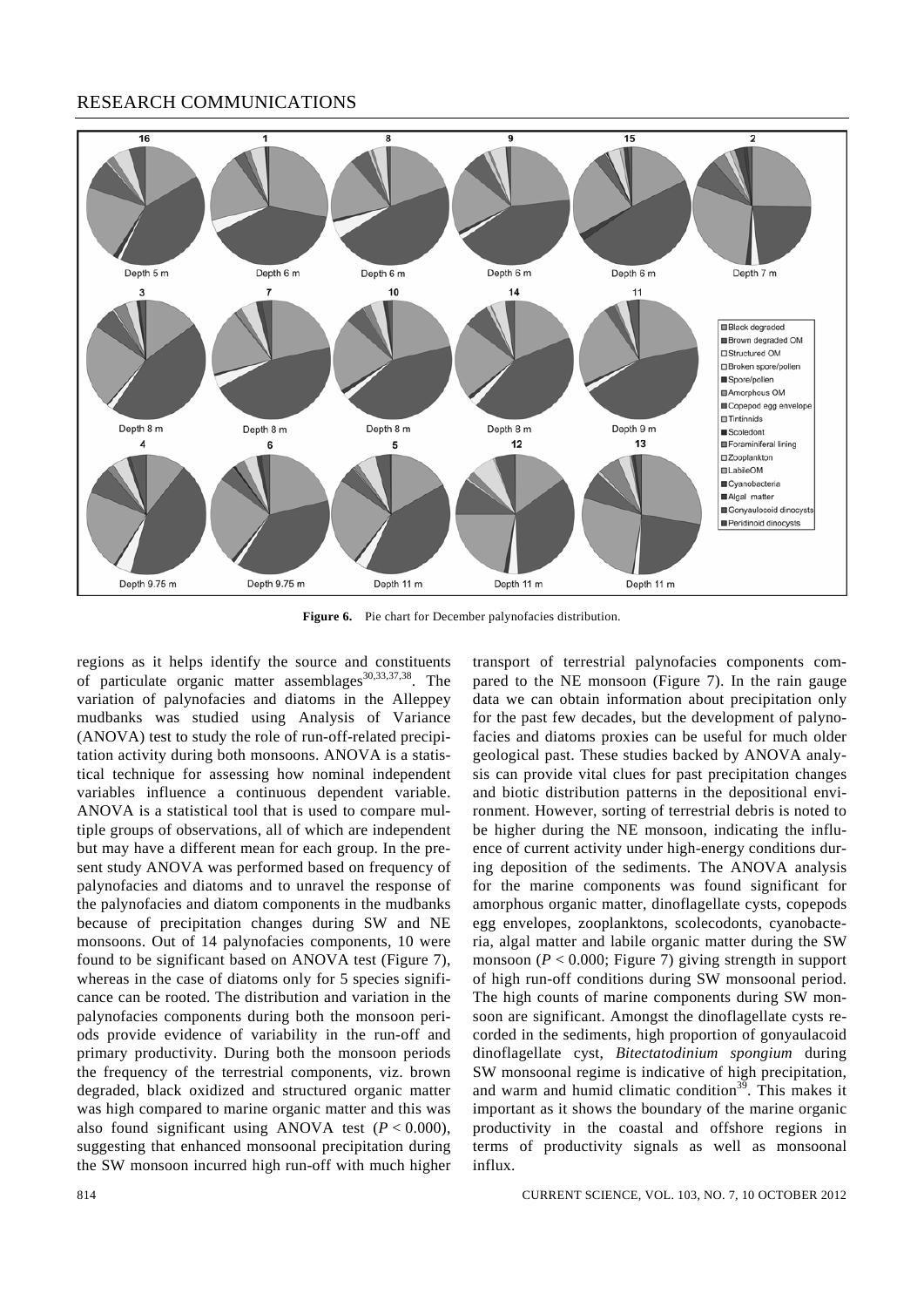

**Figure 7.** ANOVA graph for palynofacies distribution.



**Figure 8.** ANOVA graph for diatoms distribution.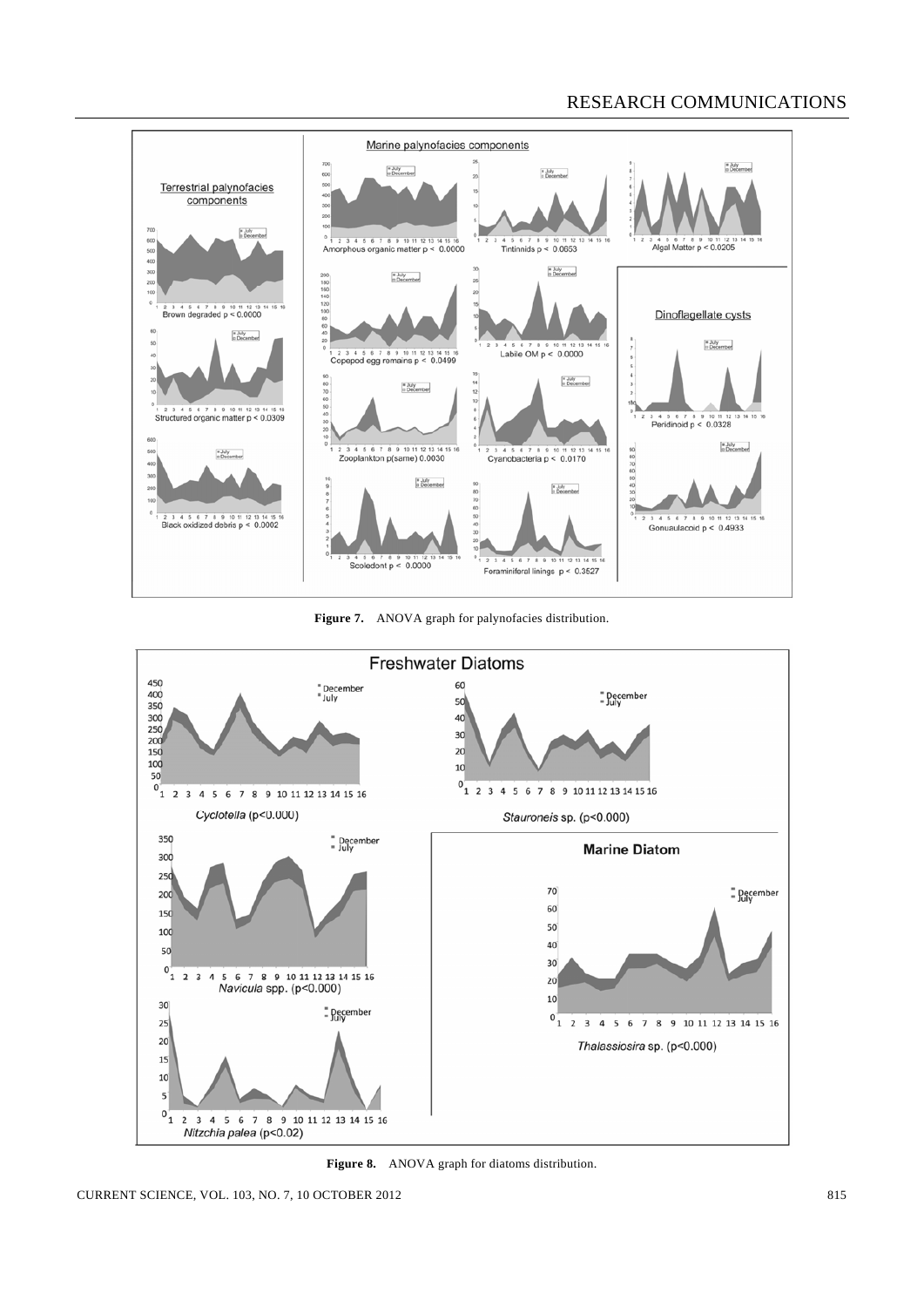The abundance of freshwater diatoms compared to marine forms during SW monsoonal period being indicative of high run-off has also been observed based on chlorophyll studies<sup>40</sup>. ANOVA was performed on diatom counts, demonstrating the significance of centric and pennate forms (Figure 8). The data show that the centric and pennate forms were comparable for both the monsoons (Figure 8). The presence of freshwater and brackish diatoms was found to be higher compared to marine diatoms during the SW monsoon. It is surmised that the high freshwater run-off increased the nutrient level and considerably lowered the salinity conditions suitable for the freshwater and brackish water diatom productivity. The diatoms *Cyclotella* and *Navicula* (both freshwater) show significance for ANOVA test, i.e.  $(P < 0.000)$ , which confirm the Levene's test for homogeneity of variance (Figure 8). Stations close to the Mararikulam South reflect low relief and low energy environmental setting. The diatom population in this region shows higher counts of *Navicula* species.

 The marine forms play a vital role in governing the distribution of diatoms along 8–11 m isobaths. Amongst them, *Thalassiosira* and *D. didyma* occur in significant numbers, though their density was found to be lower compared to freshwater forms. *Thalassiosira* showed significance in ANOVA test  $(P < 0.000)$  which confirms Levene's test for homogeneity of variance, but *D. didyma* did not respond in the ANOVA test, probably due to poor preservation as most of the similar forms were found to be broken. The freshwater pennate diatoms with lower frequency are represented by *Stauroneis*, *N. palea*, *Surirella*, *Cymbella* and *P. gibba* species. Occurrence of *Stauroneis* and *Nitzschia* is noted to be higher during the SW monsoon compared to the NE period. These forms are indicative of turbidity in the freshwater horizon and thus may reflect hydrodynamic conditions $41,42$ . The low records of marine diatoms *T. favus* and *A. ingens* indicate warmer conditions, as they occur in the temperature range between 16°C and 24°C during the summer mon $soon<sup>43</sup>$ .

 On the basis of diatoms and palynofacies studies of the mudbank sediments it can be concluded that the palynofacies criteria along with studies on diatoms can be a useful proxy to decipher primary productivity and run-offinduced palaeoenvironmental changes, particularly in coastal, shallow marine regions.

- 1. Purandara, B. K. and Dora, Y. L., Textural variations of Narakkal and Saudi mudbanks, west coast of India. *Indian J. Mar. Sci.*, 1991, **10**, 1–11.
- 2. Venkatachala, B. S., Kar, R. R., Suchindan, G. K., Ramachandran, K. K. and Kumar, M., Study on the sedimentary facies, sporepollen and palynodebris of Mud Bank and Vembanad Lake, Kerala. *Geophytology*, 1992, **22**, 245–254.
- 3. Gopinathan, C. K. and Qasim, S. Z., Mudbanks of Kerala their formation and characteristics. *Indian J. Mar. Sci.*, 1974, **3**, 105– 114.
- 4. Dora, Y. L., Damodaran, R., Jose and Anto, V., Texture of Narakkal mudbank sediments. *Bull. Dept. Mar. Biol. Oceanogr*., 1968, **4**, 1–10.
- 5. Damodarn, R. and Hridyaanathan, C., Studies from the mudbanks of the Kerala coast, 1964, pp. 61–68.
- 6. Bristow, R. W., *History of Mudbanks. I and II*, Cochin Government Press, Cochin, 1938.
- 7. DuCane, C. G., Bristow, R. C., Brown, J. C. and Keen, B. A., Report of the special committee on the movement of mudbanks. Cochin Government Press, Cochin, 1938, p. 57.
- 8. Seshappa, G., Phosphate content of mudbanks along Malabar coast. *Nature*, 1953, **171**, 526–527.
- 9. Seshappa, G. and Jayaraman, R., Observations on the composition of bottom mud in relation to the phosphate cycle in the inshore of the Malabar coast. *Proc. Indian Acad. Sci.*, 1956, **43**, 288–301.
- 10. Rama Sastry and Myrland, P., Distribution of temperature, salinity and density in the Arabian Sea along the South Malabar coast (South India) during the post monsoon season. *Indian J. Fish.*, 1959, **6**, 223–225.
- 11. Mallik, T. K., Mukherji, K. K. and Ramachandran, K. K., Sedimentology of the Kerala mudbanks (fluid muds?). *Mar. Geol*., 1988, **80**, 99–118.
- 12. Ramachandran, K. K. and Mallik, T. K., Sedimentological aspects of Alleppey Mud Bank, west coast of India. *Indian J. Mar. Sci.*, 1985, **14**, 133–135.
- 13. Tatavarti, R., Narayana, A. C., Ravisankar, M. and Manojkumar, P., Mudbank dynamics: field evidence of edge waves and far infra-gravity waves. *Curr. Sci.*, 1996, **70**, 837–843.
- 14. Tatavarti, R., Narayana, A. C. and Manojkumar, P., Mudbanks regime off the Kerala coast during monsoon and non-monsoon seasons. *Proc. Indian Acad. Sci.* (*Earth Planet. Sci.*), 1999, **108**, 57–68.
- 15. Manojkumar, P., Narayana, A. C. and Tatavarti, R., Mudbank dynamics: physical properties of sediments. *J. Geol. Soc. India*, 1998, **51**, 793–798.
- 16. Narayana, A. C., Manojkumar, P. and Tatavarti, R., Beach dynamics related to the Ambalapuzha mudbank along the southwest coast of India. In *Coastal and Estuarine Fine Sediment Processes* (eds McAnally, W. H. and Mehta, A. J.), Elsevier Science BV, 2001, pp. 495–507.
- 17. Simon, A. and Mohankumar, K., Spatial variability and rainfall characteristics of Kerala. *Proc. Indian Acad. Sci.* (*Earth Planet. Sci.*), 2004, **113**, 211–221.
- 18. Jacob, P. G. and Qasim, S. J., Mud of a mudbank in Kerala, southwest coast of India. *Indian J. Mar. Sci.*, 1974, **3**, 115–119.
- 19. Tatavarti, R. and Narayana, A. C., Hydrodynamics in a mudbank regime during nonmonsoon and monsoon seasons. *J. Coastal Res.*, 2006, **22**, 1463–1473.
- 20. Narayana, A. C., Jago, C. F., Manojkumar, P. and Tatavarti, R., Nearshore sediment characteristics and formation of mudbanks along the Kerala coast, southwest India. *Estuarine Coastal Shelf Sci.*, 2008, **78**, 341–352.
- 21. Damodaran, R., Studies on the benthos of the mudbanks of the Kerala coast. *Bull. Dept. Mar. Sci.*, *Univ. Cochin*, 1973, **6**, 1–126.
- 22. Kurup, P. G., Studies on the physical aspects of mudbanks along the Kerala coast with reference to the Purakkad mudbank. *Bull. Dept. Mar. Sci.*, 1977, **8**, 1–72.
- 23. Nair, A. S. K., Morphological variation of mudbank and their impact on shoreline stability. In Proceedings of the Australian Conference on Coastal and Ocean Engineering, Institution of Engineers, Barton, A.C.T., Australia, 1985, vol. 2, pp. 468–479.
- 24. Dixit, S. S., Smol, J. F., Kingston, J. C. and Charles, D. F., Diatoms: powerful indicators of environmental change. *Environ. Sci. Technol.*, 1992, **26**, 23–33.
- 25. Stoermer, E. F. and Smol, J. F., *The Diatoms. Applications for the Environmental and Earth Sciences*, Koeltz Scientific Books, Königstein, 1999, p. 469.

816 CURRENT SCIENCE, VOL. 103, NO. 7, 10 OCTOBER 2012